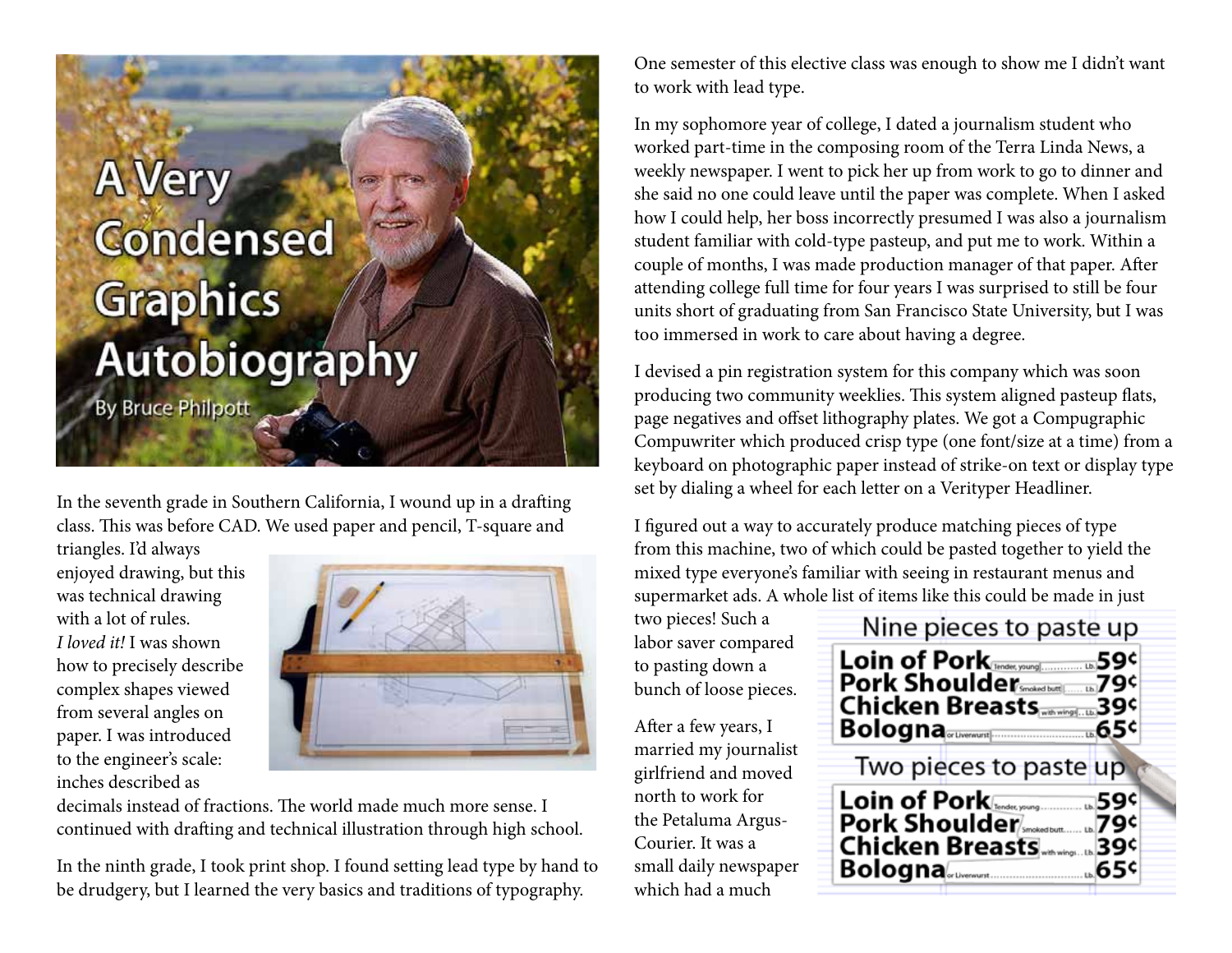more sophisticated Compugraphic ACM 9000 which could mix *eight* fonts in *twelve* sizes (7 point to 72 point). The operator of this machine was setting "blind," however; there was no video screen to show him whether the type was overlapping or not.

He depended on someone having marked the typed copy



**Compugraphic ACM 9000** *Notice there's no monitor to show what has been composed.*



## **Spec'd ad copy**

with the size, leading and line lengths he should use (called "spec-ing type). That's what I was hired to do. The publisher had seen my twopiece trick and, although this more modern equipment could do that in one piece, it showed him I'd be able to spec type.

Eventually, this machine was replaced with a pair of Compugraphic AdVantages. This machine was digital, no longer relying on filmstrip fonts. Images to be used in the ads were very coarsely outlined by the operator so he could place type around them on his CRT screen.



**Compugraphic AdVantage**

The term used to describe this miraculous technology was WYSIWYG: "What you see is what you get." It also stored the type for entire ads on 8" floppy discs. At the time it was an incredible improvement.

I was part of a small team integrating a mainframe computer with monitors on newsroom desks, and I wrote a tiny program in BASIC which measured the length of the stories typed into TRS-80 Model 100 laptops which the reporters used. The paper was owned by the New York Times, so they wound up using my program in this fast-changing field.

I took classes in the evenings at Sonoma State University to finish my bachelor's degree, but I couldn't attend my graduation because it was on a Saturday and I was in charge of the composing room on Saturdays. They sent me my diploma in the mail.

My wife and I looked forward to having children, and I wanted to be able to capture moments of their lives with a camera, so I took up photography. I read how-to books in the local library, then attended seminars put on by leading portraitists such as Dean Collins and Linda Lapp who toured the nation. Soon people were offering me money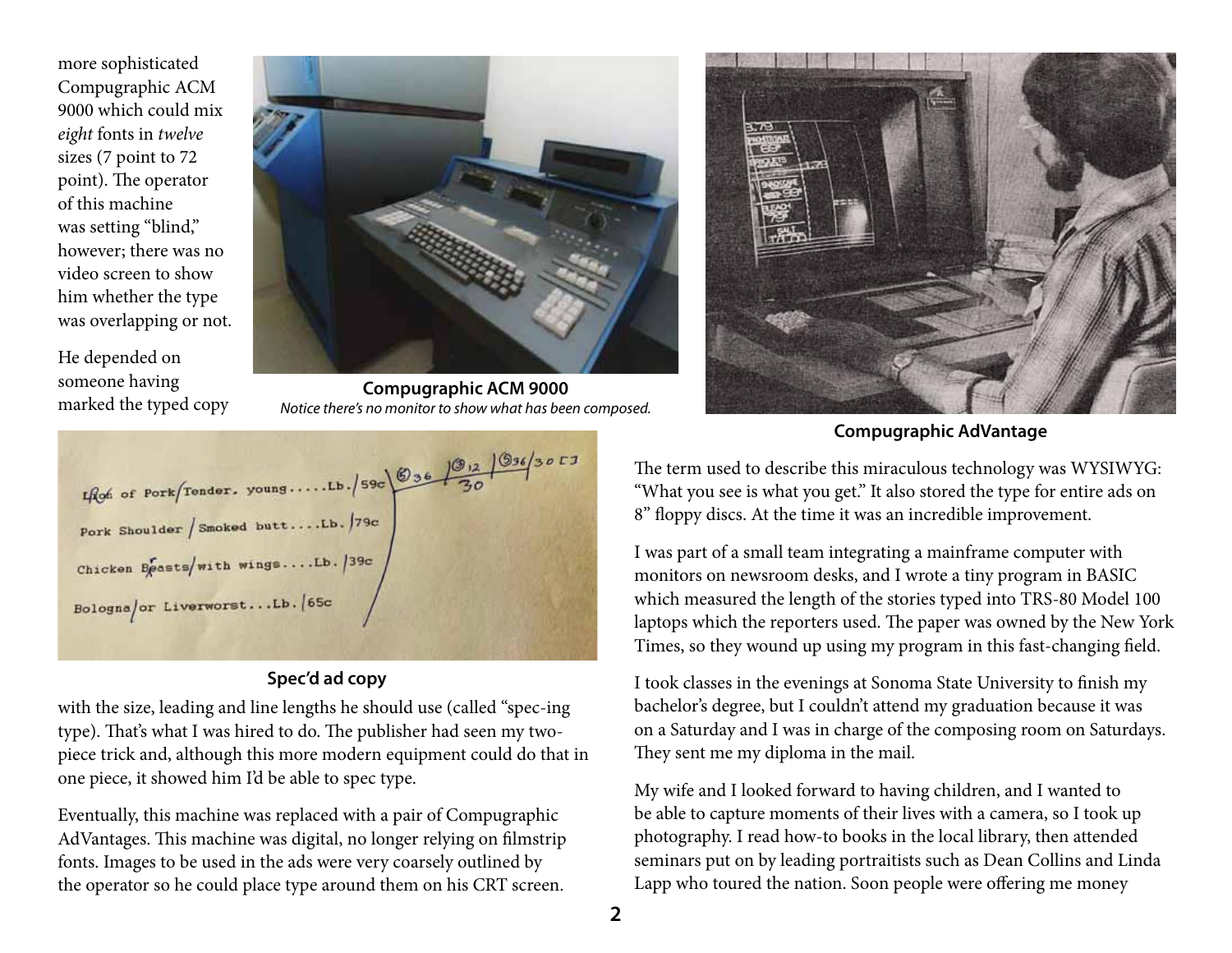to create portraits, even though this was only an after work interest. Eventually I joined professional photography groups and attended West Coast School of Professional Photography on my vacations.

For 13 years in four cities, I taught weekly evening photography classes to over a thousand amateurs, showing them how to take better photos with their film cameras. Film photography was much more difficult to

learn than today's digital photography. A student couldn't be sure what they'd captured until the film was developed later, so they had to be able to visualize the outcome.

To change color balance (say, if you went inside a building or back into daylight) or to change ISO, you had to change the type of film. With this in mind, I taught them how to change film in mid-roll and change back to a previous roll of film.

My wife eventually left me, and we'd never had kids, but I was able to create photos for other families, and won some awards along the way.

Desktop publishing was emerging as the technology of the future, and PageMaker was



Tri-color photo Best of Show

Bruce Philpott won Best of Show in professional photography at the Sonoma-Marin Fair for this tri-color photo of a dancer. Magenta, cyan and yellow are displayed. The photo also won first place in fine art.<br>Specializing in portraiture, Philpott, of Philpott Photography, also won first, second and an honorable mention in the group portraiture category.

developed for use on the latest invention, the Apple Macintosh desktop computer. This put page composition on an entirely new plane.

After 17 years at the Argus-Courier, I left and took a semester-length course in Aldus PageMaker at Santa Rosa Junior College. For the next year I used PageMaker as a one-person composing room to produce the Sierra Club's tabloid newspaper, the Redwood Needles.

I went to work for the Santa Rosa Press Democrat, a much larger daily than the Argus-Courier. They were upgrading to a huge Macintoshbased system related to the one with which I had become adept.

Even darkroom work was going digital, so I took several Photoshop classes at SRJC outside of my working hours. Soon the internet was the new form of mass communication, so I took classes in HTML and Dreamweaver. PageMaker was superseded by InDesign so I took classes in that and in Adobe Illustrator.

In taking all of these graphics classes, I'd accumulated 60 more college credits which were not my objective. SRJC gave me the Adobe Achievement award for my acquired skills with their programs.

I had designed my bp logo in 1994 and I refined it and animated it for my web site which I built in 2002. I left the Press-Democrat after four

years and used these skills as a freelancer to increase the traffic and sales of local businesses.

I'd known my Canon 5D-MkII digital cameras could also shoot video, but I had to take college classes in Premiere Pro and After Effects to make use of this feature. Soon I was able to add video production and editing to my services.



Video Predection consultation<br>Consultation